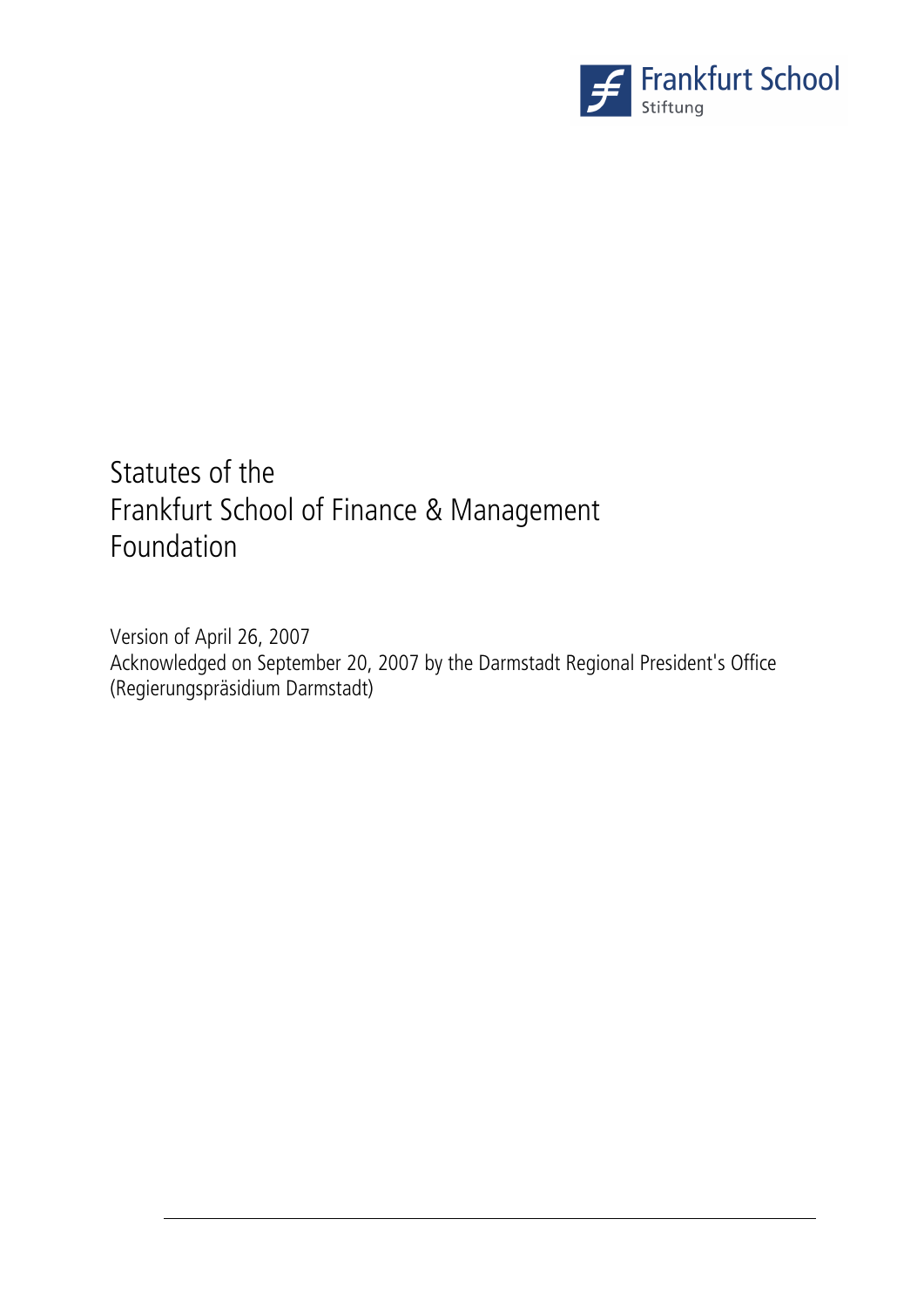

# **Table of Contents**

| Preamble |                                                                             | 3              |
|----------|-----------------------------------------------------------------------------|----------------|
| $§$ 1    | Name, Legal Form, Seat, Financial Year                                      | 3              |
| $\S$ 2   | Purpose of the Foundation                                                   | 3              |
| $§$ 3    | Not-for-Profit Organisation                                                 | 4              |
| $\S$ 4   | <b>Foundation Equity</b>                                                    | $\overline{4}$ |
| § 5      | Use of Donations and Revenues from Invested Equity                          | 5              |
| § 6      | Bodies of the Foundation                                                    | 5              |
| $\S$ 7   | Managing Board                                                              | 5              |
| § 8      | Rights and Obligations of the Managing Board                                | 6              |
| $\S9$    | Board of Trustees                                                           | $\overline{7}$ |
| § 10     | Rights and Obligations of the Board of Trustees                             | 7              |
| $§$ 11   | Rules of Procedure for the Board of Trustees                                | 8              |
| § 12     | Changes to the Statutes                                                     | 8              |
| $§$ 13   | Changes to the Purpose of the Foundation, Mergers, Dissolution, Termination | 9              |
| $§$ 14   | Supervision of the Foundation                                               | 9              |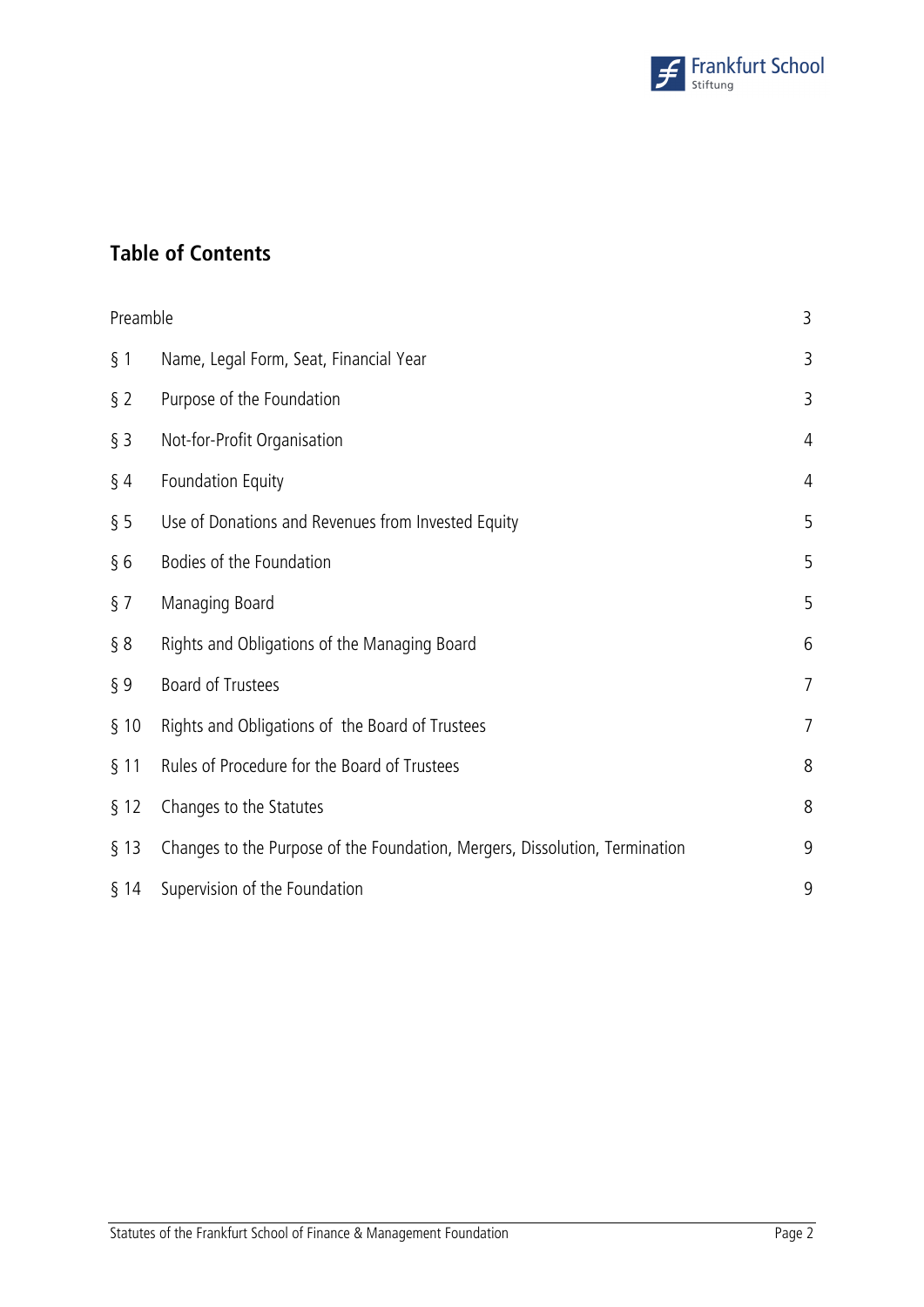

# **Preamble**

Since it was founded in 1957, Bankakademie e. V. has developed dynamically into a successful, innovative training, consulting, research and higher education institution with a wide range of offerings. In view of the importance of research and education in the context of current macroeconomic trends and increasing competition — especially on an international scale — Bankakademie e. V. has resolved to implement organisational changes for the purpose of achieving a sustainable, future-compatible structure. It therefore renamed itself Frankfurt School of Finance & Management e. V. (the Frankfurt School) at the beginning of 2007 and founded a limited-liability company (GmbH) of the same name to continue and extend its offerings. This Foundation is the sole shareholder in the Frankfurt School.

# **§ 1 Name, Legal Form, Seat, Financial Year**

- (1) The Foundation bears the name "Frankfurt School of Finance & Management Foundation".
- (2) It is an independent legal entity under civil law.
- (3) The seat of the Foundation is Frankfurt am Main, Germany. (4) The financial year is identical with the calendar year.

# **§ 2 Purpose of the Foundation**

- (1) The purpose of the Foundation is to promote science, scholarship, research, training and education – also by means of scholarships – as well as international understanding and development cooperation, in the fields of finance, economics, management theory and related areas of research and education.
- (2) The Foundation achieves its purpose chiefly by funding and maintaining the limited liability company Frankfurt School of Finance & Management, as its shareholder. It does so, for example, by:
	- promoting academic activities by providing facilities for research, teaching and administration,
	- holding and supporting events such as scientific congresses, conferences, workshops, seminars and excursions,
	- awarding research commissions,
	- supporting doctoral programmes or individuals seeking to complete a doctorate,
	- granting scholarships,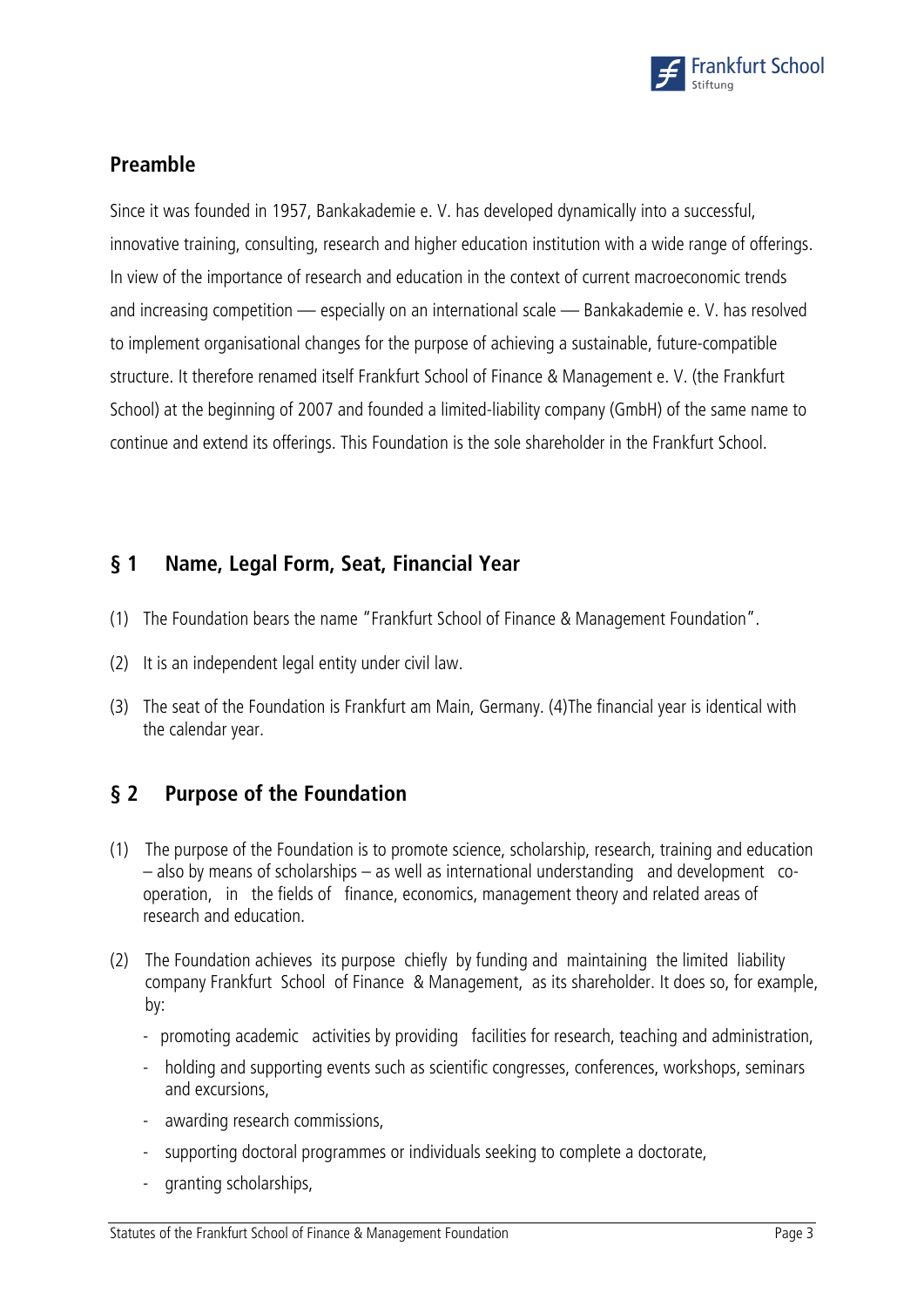

- bestowing awards,
- launching and extending basic and advanced training and continuing professional development programmes,
- working with other institutions with similar goals at regional, national and international level,
- helping to cover printing costs, especially for scientific and scholarly publications,
- endowing Foundation chairs,
- supporting educational facilities in developing countries, and
- raising funds in accordance with § 58, No. 1 of the German Fiscal Code (Abgabenordnung) for the promotion of science, scholarship and research, training and education – also by means of scholarships – as well as of international understanding and development co-operation, to fulfil the tax-sheltered purposes of another corporate body or to enable a corporation under public law to perform its tax-sheltered purposes.
- (3) In order to carry out its declared purpose, the Foundation may run other special- purpose operations, recruit the help of individuals and administer foundations and other special-purpose assets in trust.

# **§ 3 Not-for-Profit Organisation**

- (1) The Foundation exclusively and directly conducts not-for-profit activities in the sense of the section on "tax-sheltered purposes" of the German Fiscal Code.
- (2) The Foundation does not operate for its own gain. It does not pursue profitability as its primary purpose.
- (3) Funds of the Foundation may be used for purposes defined in these Statutes only. No individuals may be allowed to benefit from expenditures that are alien to the purpose of the Foundation or from inappropriately high remuneration.

# **§ 4 Foundation Equity**

- (1) The equity of the Foundation is derived from the Foundation's business.
- (2) The value of the Foundation's equity must be lastingly maintained without allowing it to diminish, and it must be invested in such a way as to maximise the returns. It may be restructured within the scope of proper business management.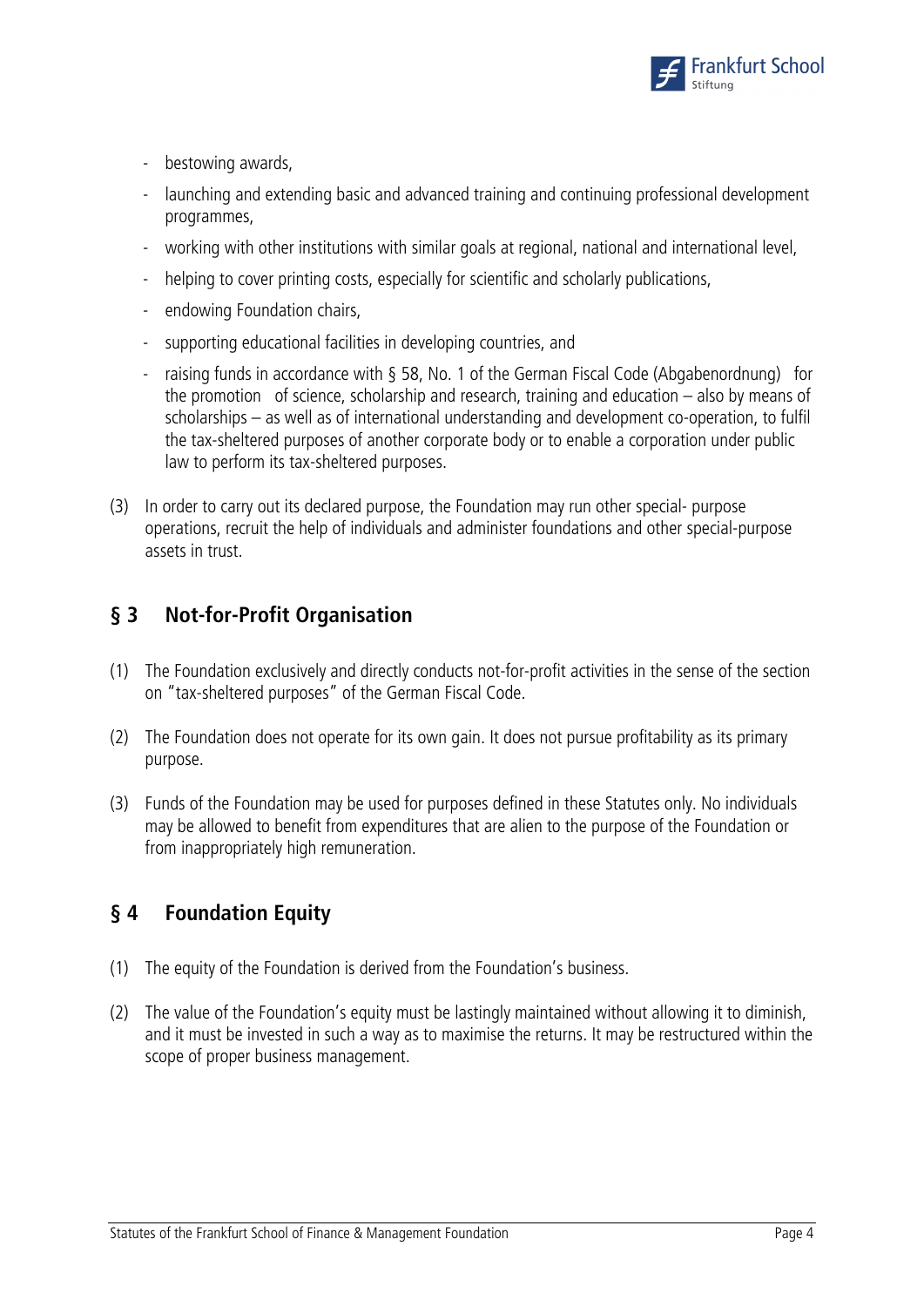

- (3) The Foundation's equity may be utilised for fulfilling the Foundation's purpose, provided that this does not violate tax regulations, that it is approved by the responsible supervisory authority, that the Foundation's purpose cannot be attained by any other means, that it does not appear to jeopardise the Foundation's existence, and in particular that, over the following years, the revenues received restore the Foundation's equity to its full value.
- (4) The Foundation's equity grows by the amount of all donations earmarked for it.

#### **§ 5 Use of Donations and Revenues from Invested Equity**

- (1) Revenues from the Foundation's equity and donations that do not accrue to it may only be used to fulfil the Foundation's declared purposes.
- (2) The Foundation may allocate all or part of its funds to a reserve if this is necessary to ensure the tax-sheltered performance of its purpose as declared in these Statutes. Unrestricted reserves may be formed to the extent permitted by tax laws.
- (3) These Statutes do not grant the Foundation's beneficiaries any legal right to claim benefits from the Foundation.

#### **§ 6 Bodies of the Foundation**

- (1) The bodies of the Foundation are
	- 1. The Managing Board
	- 2. The Board of Trustees
- (2) As a rule, the members of these bodies work for the Foundation in an honorary capacity; however, the Board of Trustees may decide that the members of the Managing Board shall be paid an appropriate flat rate in compensation for their time. They may not be granted any financial benefits from Foundation funds. They are entitled to reimbursement of their expenses.
- (3) The Board of Trustees may establish an Advisory Council to advise the Managing Board and promote the Foundation's integration in society. The members of the Advisory Council are appointed by the Managing Board in consultation with the Board of Trustees.

#### **§ 7 Managing Board**

(1) The Managing Board consists of at least two persons. The members of the Managing Board are appointed and removed by the Board of Trustees. One member is designated by the Board of Trustees to chair the Managing Board. The member chairing the Managing Board shall be identical with the chief executive officer of the limited liability company Frankfurt School of Finance & Management.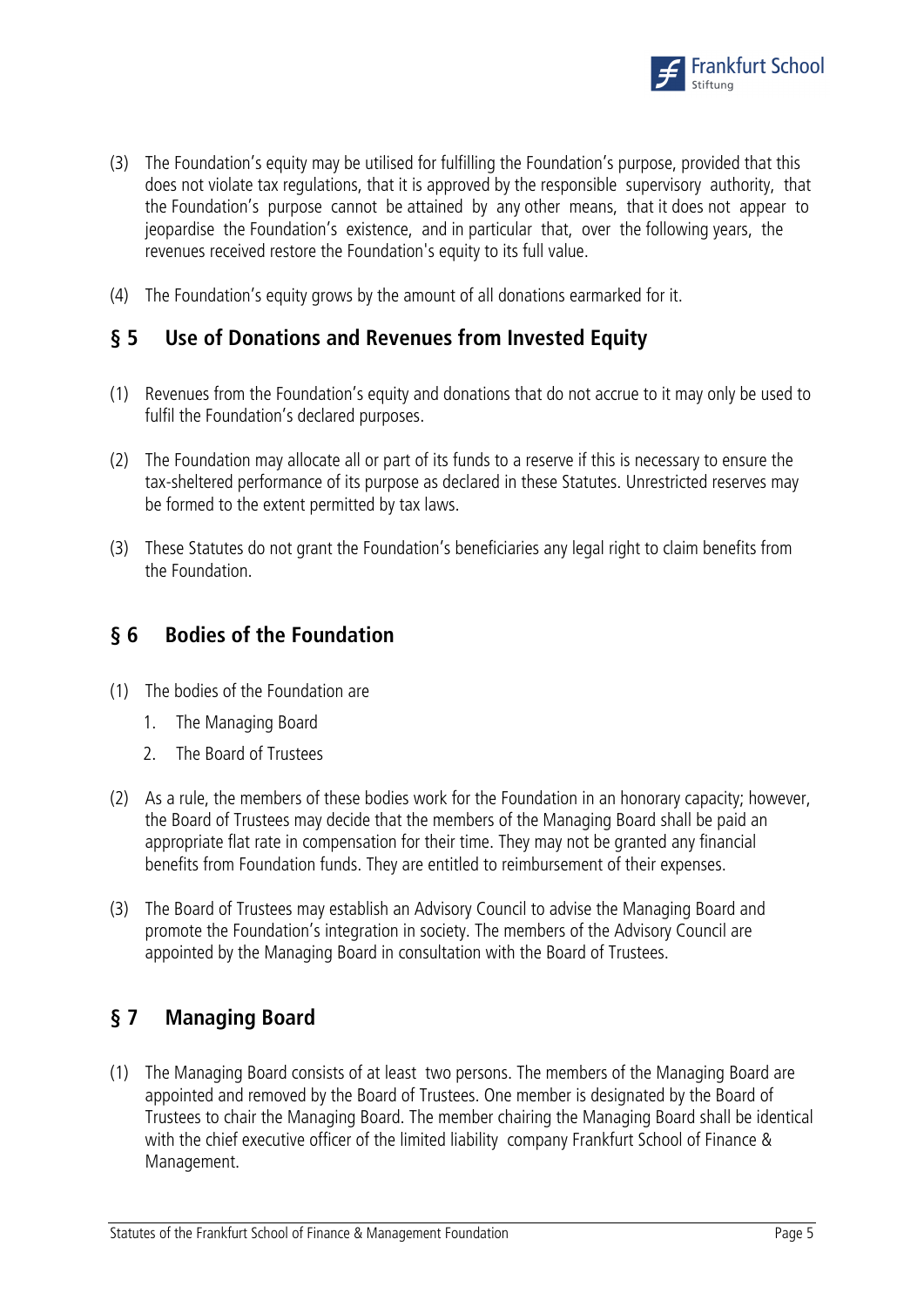

- (2) The term of a member of the Managing Board ends for the following reasons (apart from resignation or removal, which can occur at any time without special justification, or death):
	- a) The elapse of five years since the member was appointed, although he or she may be reappointed
	- b) Reaching the age of 65

In these cases, the member remains in office until a successor has been appointed.

(3) Members of the Board of Trustees may not belong to the Managing Board at the same time.

# **§ 8 Rights and Obligations of the Managing Board**

- (1) The Managing Board administers the Foundation in accordance with the German Foundation Act, these Statutes, the rules of procedure of the Managing Board and the decisions of the Board of Trustees, taking responsibility for its own actions. It has the status of a legal representative.
- (2) Each member of the Managing Board is individually authorised to represent the Foundation pursuant to § 26 of the German Civil Code. Internally, the members of the Managing Board are authorised and obliged to represent the Foundation collectively, unless individual members have been authorised to do so on their own.
- (3) The Managing Board shall ensure that the purpose of the Foundation is fulfilled as effectively as possible. Specifically, its tasks are:
	- a) to conscientiously and frugally manage the Foundation's equity and other funds;
	- b) to draw up the business plan;
	- c) to decide on use of the revenues accruing from the Foundation's equity and donations that do not accrue to it;
	- d) to prepare the annual accounts, including a statement of assets and liabilities and the appointment of an auditor;
	- e) to prepare an annual report on the fulfilment of the Foundation's purpose; and
	- f) to submit reports to the relevant supervisory authority.
- (4) For preparing its decisions and performing its tasks, the Managing Board may involve experts, recruit auxiliary personnel or, with the consent of the Board of Trustees, appoint managers to run the Foundation's business affairs.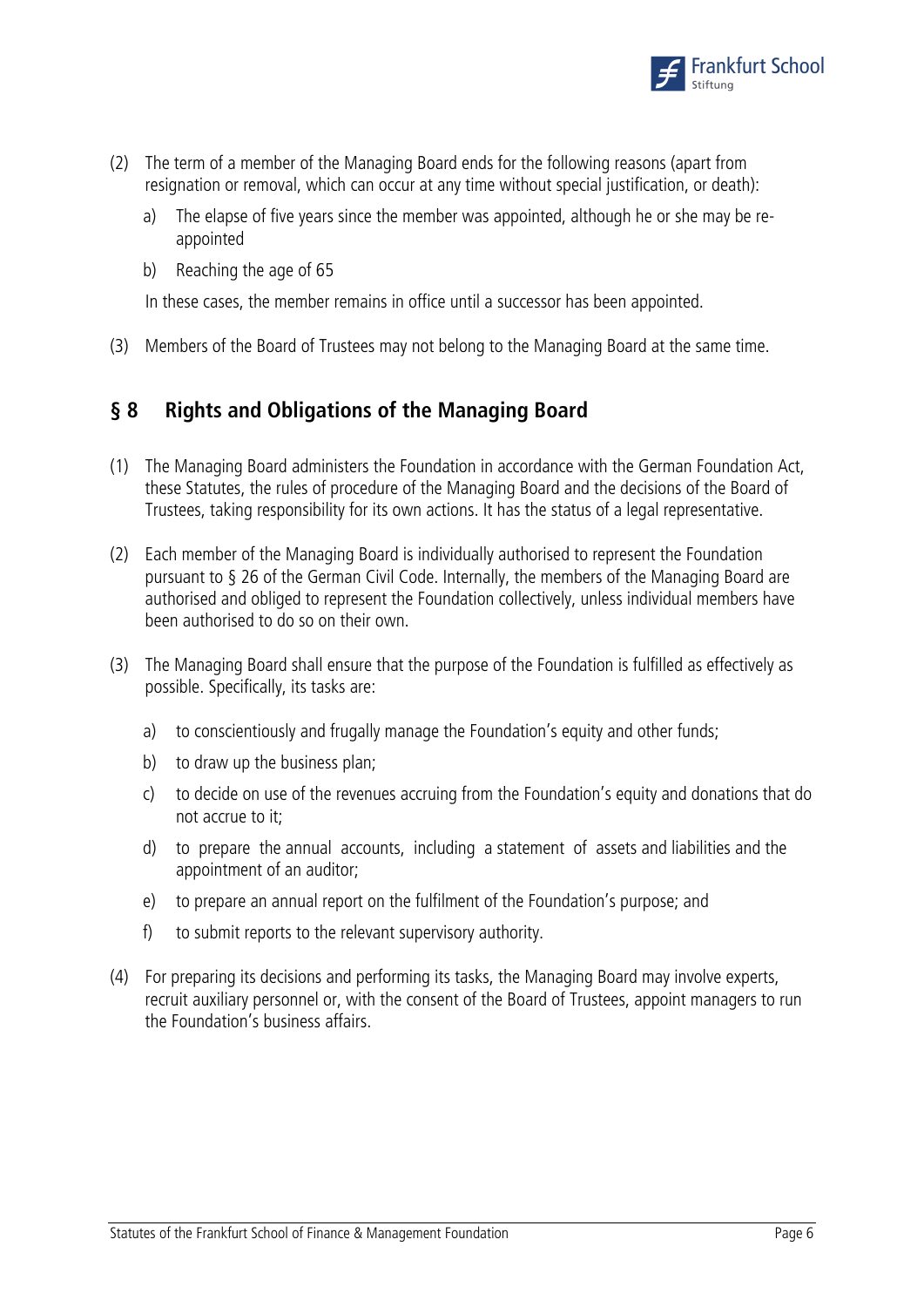

# **§ 9 Board of Trustees**

- (1) The Board of Trustees consists of between five and 15 members, appointed by a majority of its own members.
- (2) Membership of the Board of Trustees ends for the follow reasons (apart from resignation, which can be declared in writing to the Foundation at any time, or death):
	- a) Reaching the age of 70
	- b) The elapse of four years since the member was appointed, although he or she may be reappointed

 In these cases, the member remains in office until a successor has been appointed. Members of the Board of Trustees may also be removed from office at any time for a compelling reason. Such a decision requires a two-thirds majority of the members of the Board of Trustees. The affected member is excluded from voting on this; however, he or she shall be granted a hearing beforehand.

(3) The Board of Trustees elects one of its members to serve as chair, as well as a deputy chair, each for a term of four years.

# **§ 10 Rights and Obligations of the Board of Trustees**

The Board of Trustees advises, supports and monitors the Managing Board as the latter performs its duties. In particular, the tasks of the Board of Trustees are:

- a) to exercise the rights of shareholder at the shareholder meetings of the limited liability company Frankfurt School of Finance & Management; this duty may also be delegated to the chair or a committee;
- b) to decide on the principles for the management of the Foundation's equity and the use of its funds;
- c) to determine the rules of procedure for the Managing Board; these rules can also stipulate the legal transactions for which the Managing Board requires the consent of the Board of Trustees;
- d) to approve the business plan;
- e) to approve the annual accounts, including the overview of assets and liabilities;
- f) to accept the report on the fulfilment of the Foundation's purpose;
- g) to release the Managing Board from responsibility for their actions during the previous year; and
- h) to appoint and remove members of the Managing Board.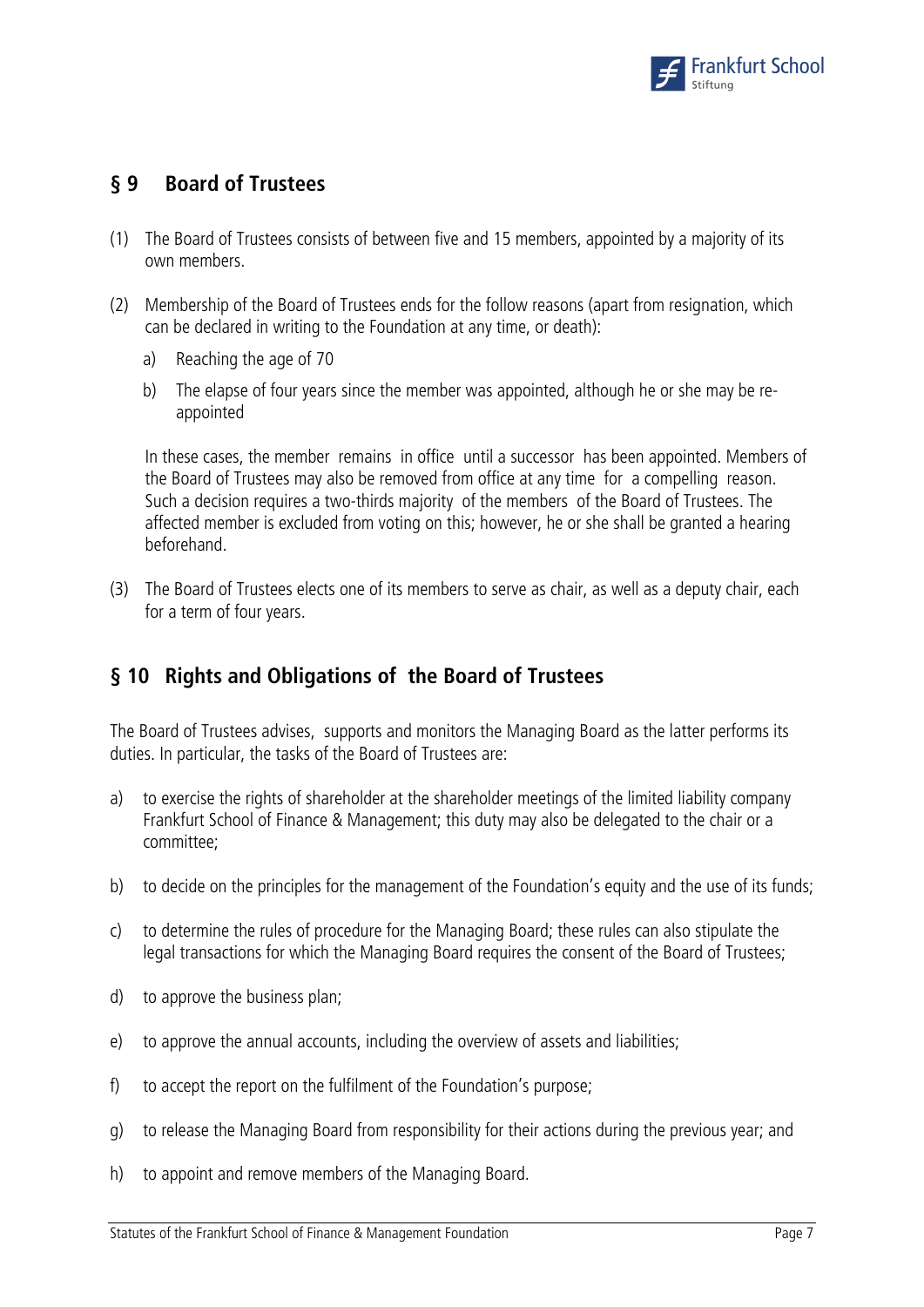

### **§ 11 Rules of Procedure for the Board of Trustees**

- (1) As a rule, the Board of Trustees makes its decisions at its meetings. The Board of Trustees shall hold ordinary meetings at least twice a year. An extraordinary meeting shall be called at the request of at least two members or of the Managing Board. The Managing Board shall attend the meetings of the Board of Trustees in an advisory capacity.
- (2) The chair issues invitations to the meetings in writing or electronically at least two weeks in advance, attaching the planned agenda. With the consent of all members, these formalities may be dispensed with and a meeting held at short notice.
- (3) When the Board of Trustees meets subsequent to a proper invitation, it is empowered to make decisions regardless of the number of members present.
- (4) Unless these Statutes stipulate otherwise, decisions are passed by a simple majority of the members present. If there is a tie, the chair's vote decides.
- (5) With the consent of all of the members of the Board of Trustees, it is permissible for the Council to make decisions without actually meeting, via written or electronic correspondence or telephone calls.
- (6) Minutes shall be taken of the meetings of the Board of Trustees and signed by the member who chairs the meeting. The exact wording of decisions must be recorded. All members of the Board of Trustees receive copies of the minutes.
- (7) The Board of Trustees may also establish additional rules of procedure.

#### **§ 12 Changes to the Statutes**

- (1) The Managing Board, with the approval of the Board of Trustees, decides whether to apply to the responsible supervisory authority for these Statutes to be changed, if it deems such changes necessary in view of revised circumstances. The purpose of the Foundation may not, however, be modified in any substantial way.
- (2) Any decision to change these Statutes requires a two-thirds majority of the votes of the Board of Trustees and must be reported to the German Tax Office (Finanzamt).